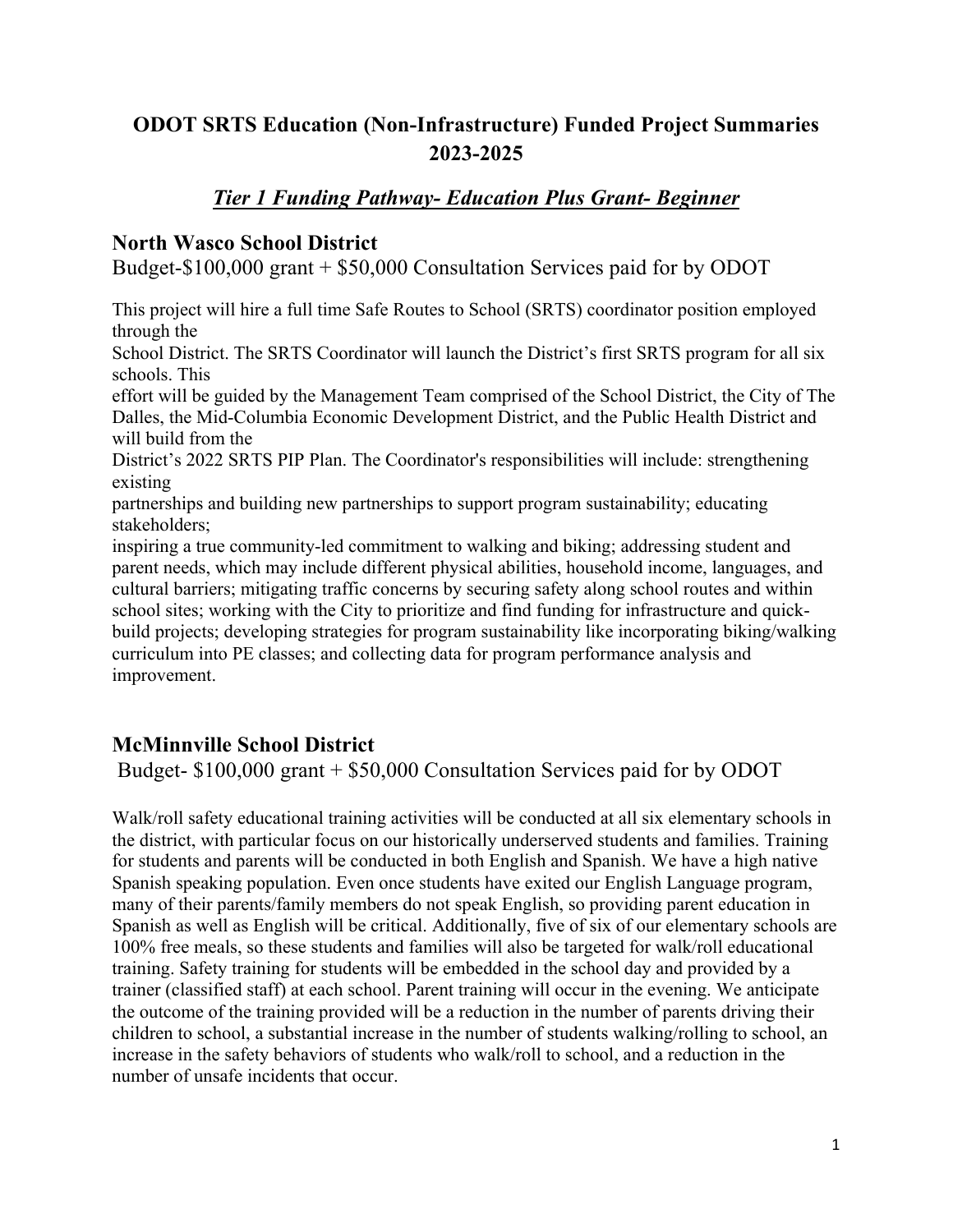#### **Hood River School District**

Budget- \$100,000 grant + \$50,000 Consultation Services paid for by ODOT

This project is to hire a full time Safe Routes to School (SRTS) coordinator position contracted through the Hood River County School District. The SRTS Coordinator will launch the School District's first SRTS program for all eight schools. This effort will be guided by the Management Team composed of the School District, the City of Hood River, and the Hood River County Parks and Recreation District, and will build from the 2022 Hood River SRTS PIP Plan. The Coordinator's responsibilities include:

1. Strengthen and build partnerships; educate stakeholders; and generate enthusiasm for a culture of walking and biking throughout a diverse community.

2. Address a great diversity of student needs, including different physical abilities, economic barriers, language barriers, and cultural barriers.

3. Mitigate traffic concerns with an infrastructure-based approach to secure safety along school routes and within school sites.

4. Work with road authorities to prioritize and find funding for infrastructure projects.

5. Develop strategies for program sustainability like incorporating biking/walking curriculum into PE classes.

6. Evaluate outcomes and collect data.

#### **Portland Public Schools**

Budget- \$100,000 grant + \$50,000 Consultation Services paid for by ODOT

PPS wants to be an active leader and champion of a district-wide SRTS program. We believe outcomes of SRTS program will result in a better place not only for our children but all city residents. A city where residents are safer, healthier, happier and better connected. The systematic SRTS approach starts with a full-time dedicated PPS SRTS Coordinator who will work with a consultant to develop an Implementation Plan. This plan will create a vision for a district-wide SRTS Program, as well as establish objectives, goals and initiatives that are meaningful to the youth they serve. The first phase of the plan will focus primarily on PPS' 38 high-need schools, with priority given to elementary and middle schools that score higher in the TDI. Additionally, we will bring together the right people to form a PPS-led SRTS Advisory Committee, with participation from our supporting partners. The committee will meet regularly to evaluate, make improvements and keep the program moving forward. Consistent and clear communication will be essential for a strong SRTS program. The Coordinator will work closely with PPS Communications to reach our target audience(s).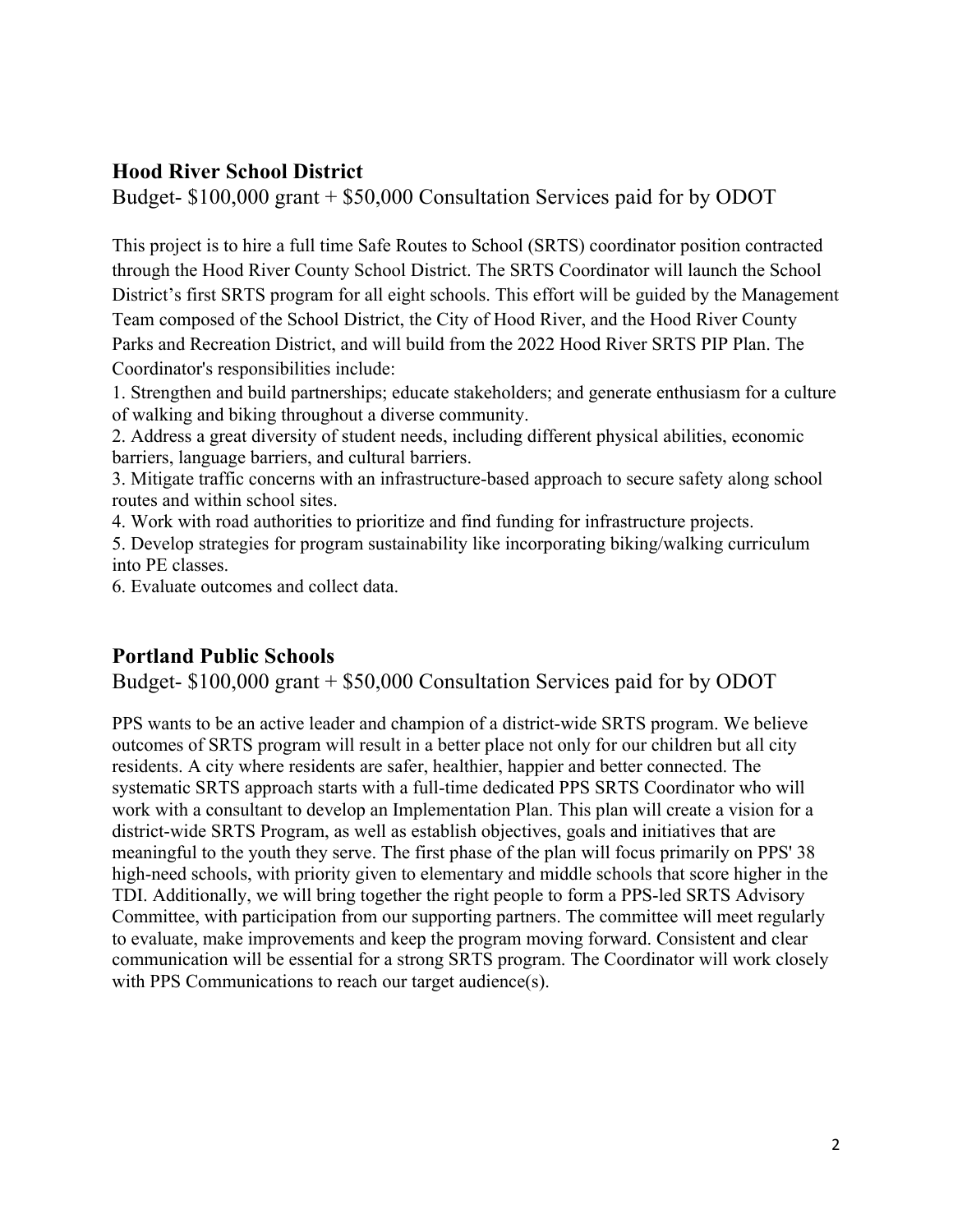## **Bike Works by P:ear**

Budget -\$100,000 grant + \$50,000 Consultation Services paid for by ODOT

Bike works by p:ear will continue its partnership with Multnomah County's SRTS to deliver transportation health programming to East County with a full time SRTS coordinator. We are in a unique position to broaden our abilities across jurisdictions, expand the current SRTS program, work collaboratively with other SRTS practitioners, and create equitable transportation options for the community. During 2022-2023, we will continue to provide lessons and outreach with Multnomah County SRTS and transition to providing the majority of in-person lessons by 2023- 2024.

Details:

- 1. Support Walk+Roll to School events
- 2. Provide transportation safety lessons
- 3. Promote the Train the Trainer program
- 4. Continue coordination with local jurisdictions: Multnomah County, City of Gresham, and PBOT
- 5. Continue collaboration with churches and CBOs
- 6. Consulting assistance can guide our program to provide a community-based approach and increase capacity
- 7. Create a transportation related community hub with Rosewood Initiative to encourage transportation health by conducting community listening sessions to learn about culturally specific barriers
- 8. Hosting transportation health fairs with a variety of transportation services

# *Tier 2 Funding Pathway- Education Grant- Ready to Succeed Intermediate*

## **Beaverton School District**

Budget - \$87,722

The Beaverton Safe Routes to School Program will work to increase active transportation (bike, scooter, skateboard, bus, and carpool) to school and decrease single passenger trips. The objective is to increase safety for students as they travel to and from school, increase the opportunity for students to confidently choose to use active transportation modes, and ultimately, increase the safety and health of the entire community through the reduction of traffic and resulting congestion. The education, events, and community engagement proposed will benefit the entire district while direct service will focus primarily on the fifteen Title 1 elementary schools, seven additional middle/high schools serving student populations with >40% lowincome, and those schools facing transportation and district boundary changes. Beaverton Safe Routes will work with BSD, the City of Beaverton, Washington County, and THPRD to prioritize needed projects and events throughout the district to create additional opportunities for walking and rolling to school and throughout the neighborhood.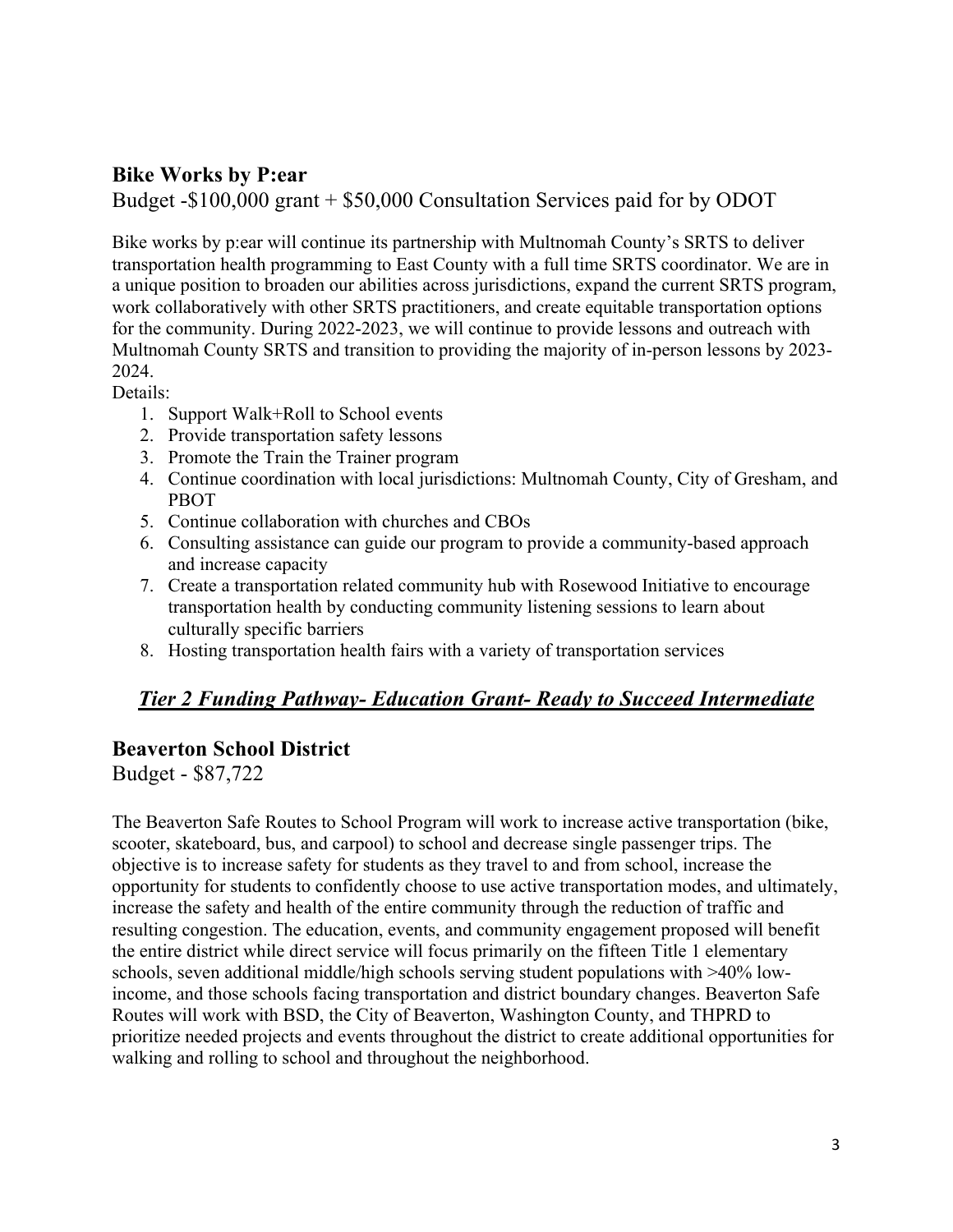# **Medford School District**

Budget- \$100,000

The Medford School District's SRTS program and coordinator will continue to play a key role in:

- 1. Assessing and addressing the district's crossing guard program by making sure that all the designated crosswalks are up to date using MSD, ODE, City, and County standards
- 2. Provide walking and rolling safety education training to staff and students as needed
- 3. Planning and hosting encouragement events in an effort to create a walking and biking culture within the schools
- 4. Being the point of contact or liaison for the district with community partners and families, continuing to strengthen the relationships and communication

### **Douglas Education Service District**

Budget- \$74,426

Our program will have a comprehensive approach to help children in Douglas County overcome the barriers and hazards of walking and rolling to school. We will partner with school districts and government agencies to acquire funding to improve infrastructure near schools. We will focus on educational outreach and partner with schools to teach pedestrian and bicycle safety to students. We will hold community events, such as bike rodeos, in public spaces so kids/adults alike can learn about bike safety and practice bike skills. We will host/facilitate encouragement events, such as Walk and Roll to School Day and Walking School Buses, at partnering schools to normalize and celebrate active transportation as a viable way to get to/from school. We will partner with school administrators to help create safer and more efficient dropoff/ pick-up systems on school campuses. We will communicate the importance of safe, undistracted driving to adults with signage and social media campaigns. We will also seek to educate adults/students alike on the benefits of active transportation, and encourage adults to support children in choosing active transportation as a regular way to get to/from school.

## **City of La Grande, Parks and Recreation**

Budget- \$100,000

In 2019 the City of La Grande launched a non-infrastructure educational outreach program in our community. The SRTS Program started as a means to begin educating our students at 3 target schools and their families about bike/ped safety while working to build a safer infrastructure around our schools. Now that the program is established, we need to work on the problems mentioned in the problem statement. The coordinator will start by integrating curriculum into the schools in person and by providing curriculum that teachers can use. This will be done by introducing beginner bicycle riding classes in grades kindergarten through second in a combination class of bike/ped safety. These classes will take place during their regular physical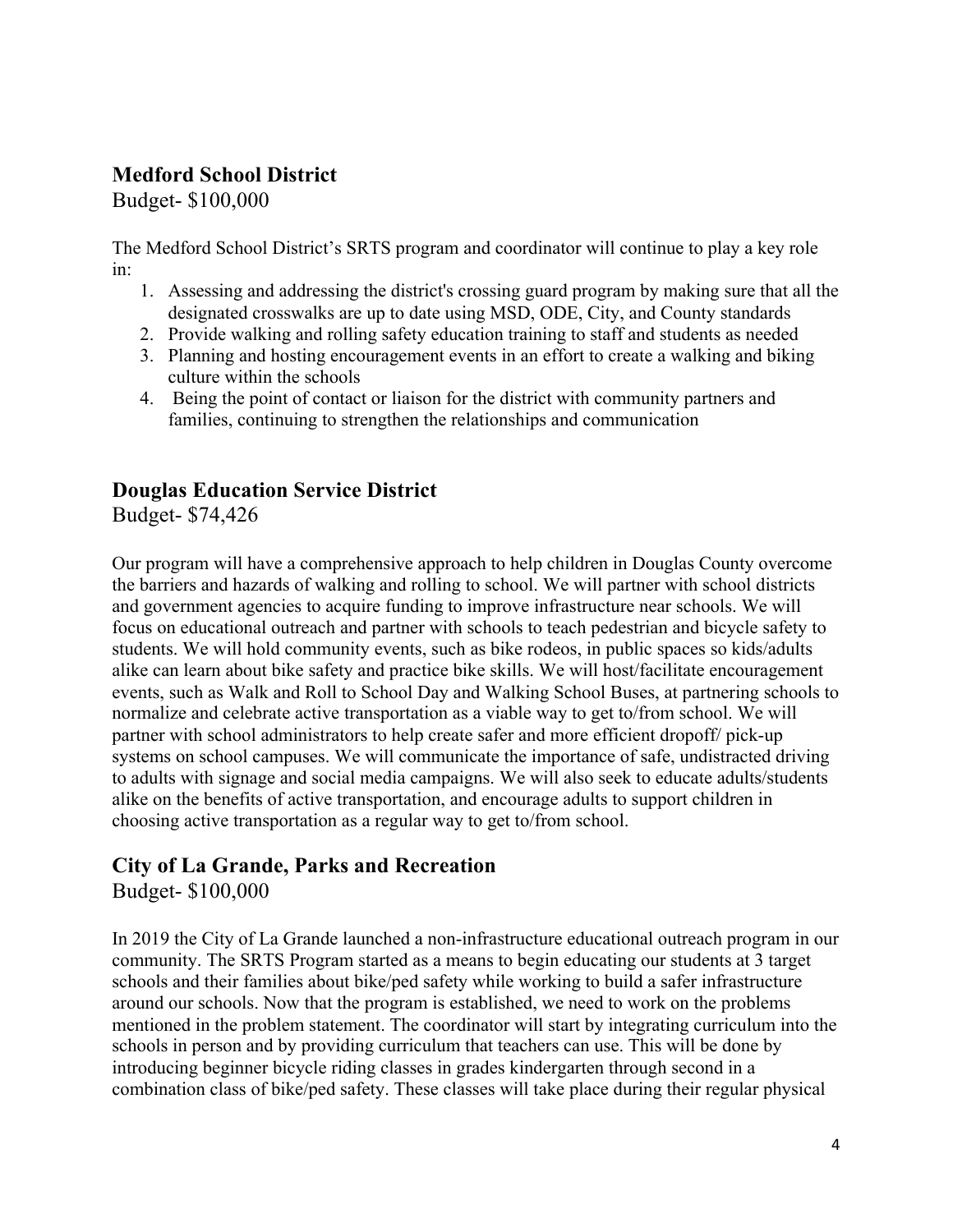education schedule. The coordinator will also provide teachers in all grades curriculum guides from Oregon Safe Routes to School. The coordinator will also develop a plan for alternative drop and walk areas to make it safer around our schools. The coordinator will boost volunteer recruitment to implement programs like the walking school bus that would also increase volunteerism and the sustainability of bike/ped safety.

#### **Lane Council of Governments**

Budget-\$100,000

The new SRTS Rural Coordinator will consult existing statewide and regional SRTS programs to adapt and replicate in the rural environment. The Coordinator will participate in and be supported by the regional Safe Lane Coalition to leverage the full range of safety E's, learning about best practices and events happening in the region. The Coordinator will host bike rodeos and walking school buses in rural elementary schools and develop ongoing implementation strategies for at least nine rural schools. Development of implementation strategies will meet schools where they are at; ongoing engagement is essential. The nesting of this position within existing partnerships will help to build sustainable relationships with schools and road authorities; and to better understand and address the unique needs of the schools. The bike rodeos will create enthusiasm while providing hands-on bicycle and pedestrian safety education opportunities not otherwise available to rural students.

## *Tier 3 Funding Pathway- Innovation Grant (Advanced)*

### **City of Portland, Portland Bureau of Transportation (PBOT)** Budget -\$35,000

Portland Bureau of Transportation (PBOT) SRTS staff will train Elevate Oregon's high school teacher mentors to lead a Transportation Academy. The Academy's main goal is to teach traffic safety skills. Secondary topics will be decided depending on the students' needs, interests, and goals. Topics include multimodal literacy, climate connections, transportation equity, civic engagement, and Safe Systems. The Academy consists of lessons led by Elevate teachers, subject matter experts as speakers, student projects, and a final student presentation. Student projects can include but are not limited to educating younger students on traffic safety, photo voice, serving as walking school bus leaders or corner greeters, or creating a safety messaging campaign. Presentation types will depend on the project and will be crafted to benefit elementary or middle school students in the Parkrose community. These presentations will be either during school or in the after-school program, Schools Uniting Neighborhoods (SUN).This innovative project not only engages high school students but benefits elementary and middle school students as well through educational presentations.

**Commute Options** Requested Budget-\$50,000